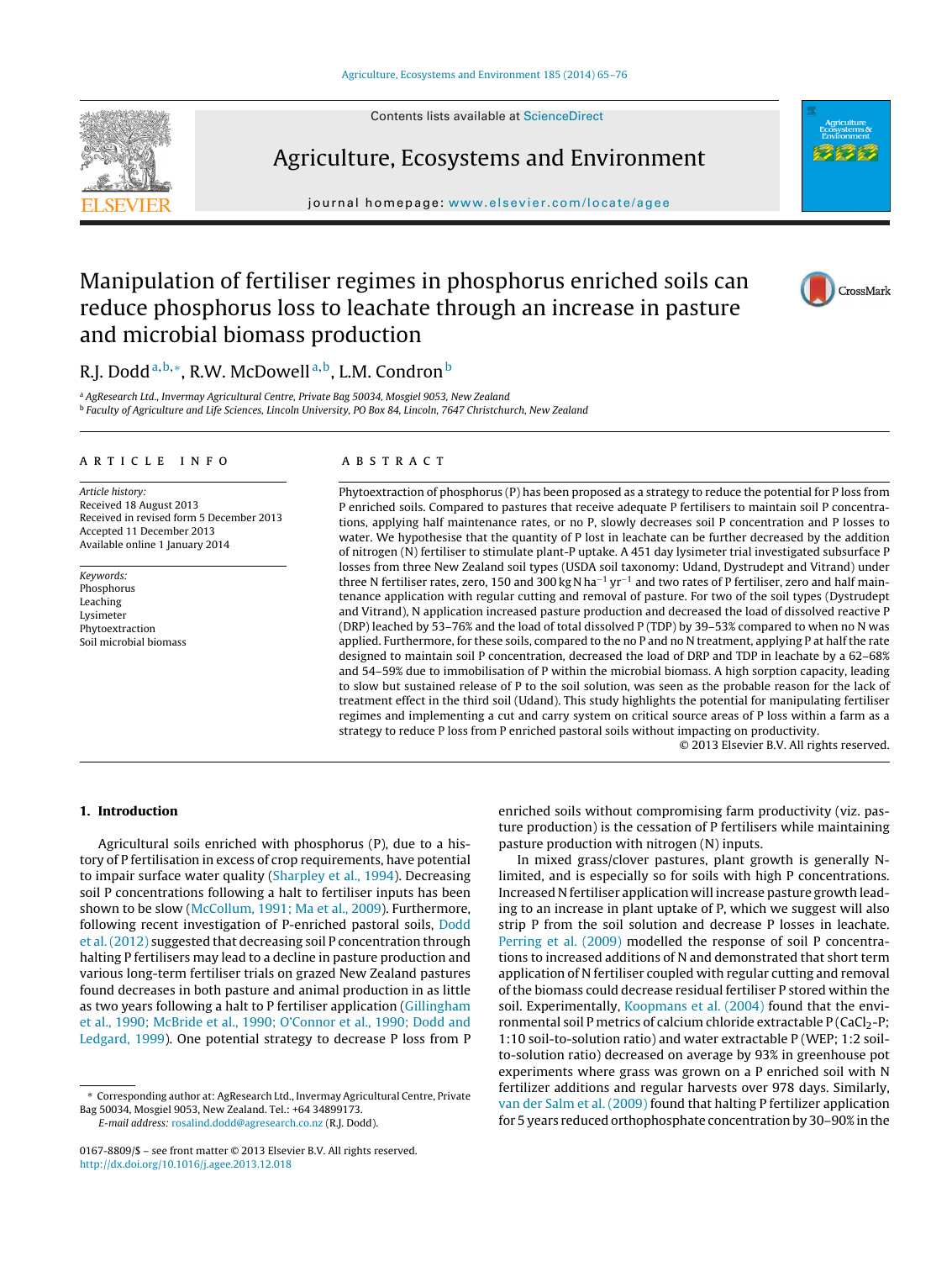#### **Table 1**

Location of field sites from which the lysimeters were taken, soil type and initial soil properties at the 0–75 mm depth. Values in parenthesis show one standard error of the mean.

| Sampling<br>location                            | Soil type (New<br>Zealand soil<br>classifica-<br>tion/USDA soil<br>taxonomy) <sup>a</sup> | pH        | Particle size (%<br>sand, clay, silt) | Olsen P<br>$(mgkg^{-1})$ | WEP ( $mgL^{-1}$ ) | P retention $(\%)$ | Soil C $(g \, kg^{-1})$ | Soil N $(g \, kg^{-1})$ |
|-------------------------------------------------|-------------------------------------------------------------------------------------------|-----------|---------------------------------------|--------------------------|--------------------|--------------------|-------------------------|-------------------------|
| Ruakura Research<br>Centre, Waikato,<br>NZ      | Horotiu Silt Loam<br>(Typic Orthic)<br>Allophanic<br>soil/Udand)                          | 4.9(0.04) | 60, 20, 20                            | 34(2)                    | 0.074(0.006)       | 72(4)              | 45.9(1.8)               | 5.07(0.25)              |
| Woodlands<br>Research Station,<br>Southland, NZ | Waikiwi silt loam<br>(Typic Firm Brown)<br>soil/Dystrudept)                               | 5.0(0.02) | 20, 30, 50                            | 37(1)                    | 0.076(0.002)       | 53(1)              | 57.2(1.4)               | 5.54(0.12)              |
| Rerewhakaaitu<br>Farm, Bay of Plenty,<br>NZ     | Taupo sandy loam<br>(immature Orthic<br>Pumice<br>soil/Vitrand)                           | 4.4(0.02) | 80, 10, 10                            | 33(2)                    | 0.070(0.003)       | 51(2)              | 59.9(2.1)               | 5.26(0.28)              |

<sup>a</sup> New Zealand soil classifications converted to US soil taxonomy according to [Hewitt](#page--1-0) [\(2010\).](#page--1-0)

soil solution extracted from the top 0–5 cm of samples taken from field plots receiving 300 kg N ha<sup>-1</sup> yr<sup>-1</sup>. However, to our knowledge, there has been no direct measurement of P loss to water following the implementation of this strategy. Considering that P enriched soils have the potential to lose environmentally significant amounts of P via subsurface leaching, cessation of P fertiliser, increased application of N and applying a cut and carry system should reduce P loss to subsurface leaching within a short timeframe.

In addition to affecting pasture production, application of N and P fertilisers may have implications on below ground productivity and cycling of nutrients. Soil micro-organisms play an important role in the immobilisation or release of nutrients for plant uptake and loss to leachate ([Blackwell](#page--1-0) et [al.,](#page--1-0) [2009\).](#page--1-0) While, various studies have found a decline in microbial carbon (C), N and P concentration following the application of N fertiliser (e.g. [He](#page--1-0) et [al.,](#page--1-0) [1997;](#page--1-0) [Li](#page--1-0) et al., [2013\),](#page--1-0) P fertilisation has been shown to increase microbial P and C content([He](#page--1-0) et [al.,](#page--1-0) [1997;](#page--1-0) [Griffiths](#page--1-0) et [al.,](#page--1-0) [2012\).](#page--1-0) Furthermore, [Olander](#page--1-0) [and](#page--1-0) [Vitousek](#page--1-0) [\(2000\)](#page--1-0) suggested that microbial supply of P is coupled to demand, in part through the release of phosphatase enzymes, maintaining soil solution P atlevels which meet plant requirements but never greatly exceed it. Similarly, phosphatase activity has also been shown to be affected by fertiliser regime with N application increasing activity and P application suppressing activity [\(Marklein](#page--1-0) [and](#page--1-0) [Houlton,](#page--1-0) [2012\).](#page--1-0) Hence, applying N fertiliser to increase pasture production together with small application rates of P fertiliser, may decrease soil solution P and leachate P losses, compared to no fertiliser. Furthermore, due to the concerns over the effect of halting P fertiliser application on productivity there may be resistance within the farming community to a complete cessation of P fertiliser application and a decrease in P fertiliser application rate may be a more acceptable, and therefore more widely adopted, strategy. Consequently, in addition to N application to strip soil P and boost pasture production, we also aimed to test what the effect was on P losses in subsurface flow from the application of half of the fertiliser P required to maintain the existing Olsen P concentrations (termed half maintenance).

The overall aim of this study was to assess the proposed strategy of applying N fertiliser with and without a half maintenance rate of P fertiliser, and cutting and removal of pasture, to increase the plant off-take of P and decrease P loss in leachate and to test the following two hypothesis; based on a cut and carry system.

1. Increased application of N fertiliser will increase P off-take in pasture and thereby reduce P loss to subsurface flow compared to simply withholding P fertiliser and;

2. Application of a half maintenance rate of P fertiliser can stimulate microbial growth, immobilise P within the microbial biomass and suppress exudation of phosphatase enzyme, decreasing soil solution P and leachate loss.

This was achieved using lysimeters of a range of soil types and applying N and P fertilisers in a factorial design with three rates of N fertiliser zero, 150 and 300 N ha−<sup>1</sup> yr−<sup>1</sup> and two rates of P fertiliser, zero and half maintenance application. In addition to dissolved reactive P (DRP), dissolved organic P (DOP) was determined since DOP can contribute to algal growth when converted into orthophosphate by phosphatase enzymes [\(Whitton](#page--1-0) et [al.,](#page--1-0) [1991\).](#page--1-0) Dissolved inorganic N species (nitrate- and ammonical-N) were also measured to ensure the application of N fertiliser did not lead to unacceptable N leaching losses. Soil microbial biomass C, N and P was determined at the end of the trial along with soil phosphatase activities to assess the effect of fertiliser regime on biological nutrient cycling.

#### **2. Methods**

#### 2.1. Soil description

Grazed pasture sites were selected on contrasting soiltypes with similar known topsoil Olsen P concentration, namely a Horotiu silt loam, a Waikiwi silt loam and a Taupo sandy loam (Table 1). These soil types cover three contrasting soil orders commonly under pasture in New Zealand, Allophanic, Brown and Pumice [\(Hewitt,](#page--1-0) [2010\).](#page--1-0) The pasture was a mixture of ryegrass (Lolium perenne L.) and clover (Trifolium repens L.). Initial soil chemical data for the top 0–75 mm of soil, at the time of sample collection are presented in Table 1. Olsen P ranged from 33 mg P kg−<sup>1</sup> on the Taupo sandy loam to 37 mg P kg<sup>-1</sup> on the Waikiwi silt loam while WEP concentration ranged from 0.070 mg PL<sup>-1</sup> on the Taupo sandy loam to 0.076 mg P L−<sup>1</sup> on the Waikiwi silt loam. The Taupo sandy loam had the highest sand content at 80% compared to 60% for the Horotiu silt loam and 20% for the Waikiwi silt loam. The Horotiu silt loam had a high P retention of 72% compared to 53% and 51% for the Waikiwi and Taupo soils respectively.

#### 2.2. Lysimeter setup

Twenty-four lysimeter cores (220 mm deep by 160 mm diameter) were taken of each soil by carefully excavating around the soil core and gently lowering a PVC pipe. Once the pipe was completely lowered, the soil beneath was cut with a knife to ensure a clean break. The soil cores were transported to the Invermay Agricultural